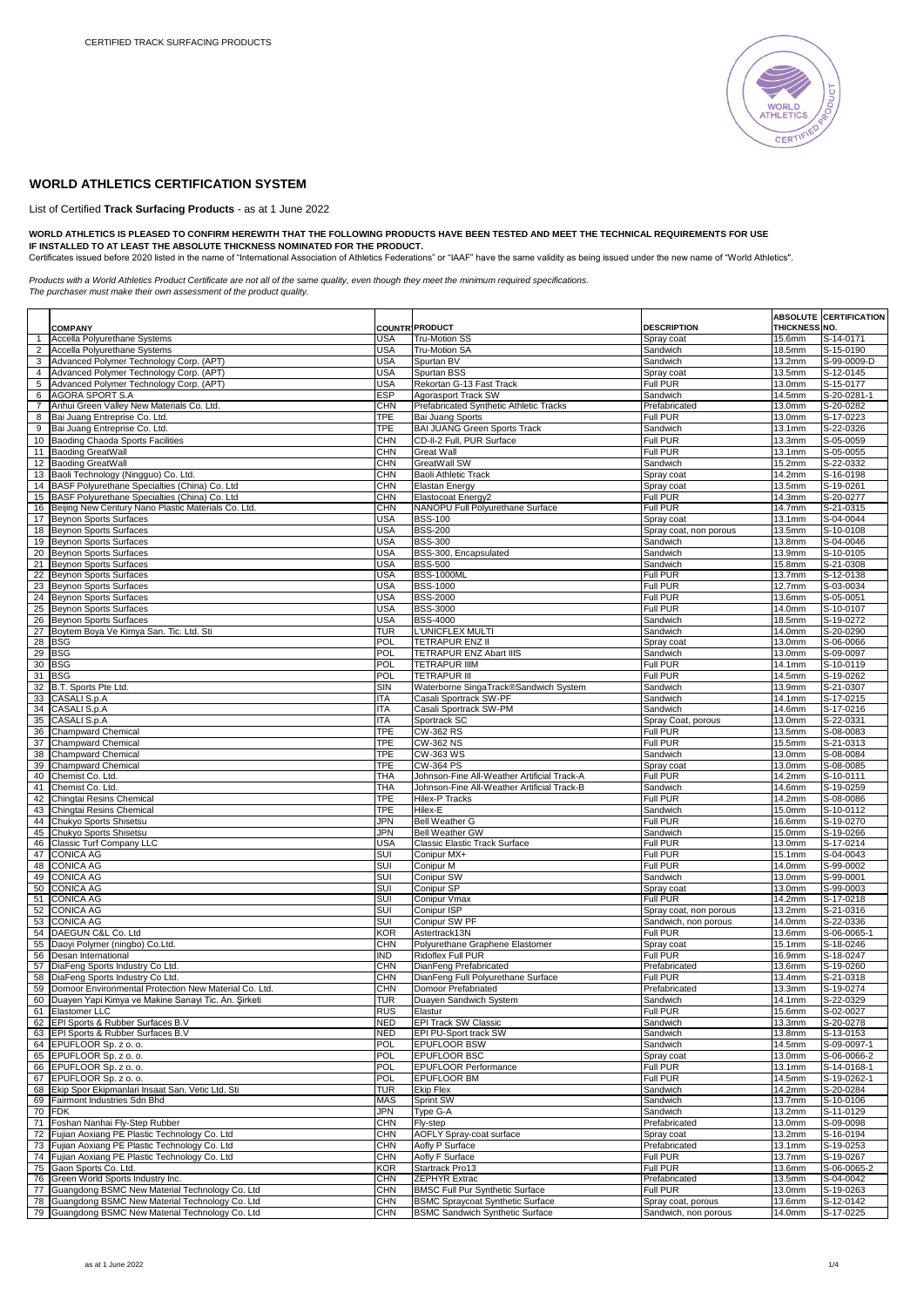

|          | <b>COMPANY</b>                                                                                           |                          | <b>COUNTR' PRODUCT</b>                                                | <b>DESCRIPTION</b>             | <b>THICKNESS NO.</b> | <b>ABSOLUTE CERTIFICATION</b> |
|----------|----------------------------------------------------------------------------------------------------------|--------------------------|-----------------------------------------------------------------------|--------------------------------|----------------------|-------------------------------|
|          | 80 Guangdong Chuanao High-Tech Co. Ltd.                                                                  | <b>CHN</b>               | Sandwich RSW-1                                                        | Sandwich                       | 13.6mm               | S-18-0239                     |
|          | 81 Guangdong Chuanao High-Tech Co. Ltd.                                                                  | <b>CHN</b>               | Yuuz ESP Running Track                                                | Prefabricated                  | 13.0mm               | S-20-0287                     |
| 82       | Guangdong Goaljet Sports Industry Co. Ltd.                                                               | <b>CHN</b>               | Prefabricated Running-Track                                           | Prefabricated                  | 13.0mm               | S-19-0265                     |
| 83       | Guangdong JRace New Material Co. Ltd.                                                                    | <b>CHN</b>               | JRace Prefabricated Track                                             | Prefabricated                  | 13.2mm               | S-21-0321                     |
|          | 84 Guangdong JRace New Material Co. Ltd.<br>85 Guangdong JRace New Material Co. Ltd.                     | <b>CHN</b><br><b>CHN</b> | JRace Race Track<br>JRace Sandwich Sytem Track                        | Spray Coat<br>Sandwich         | 13.1mm<br>14.2mm     | S-14-0167<br>S-18-0229        |
|          | 86 Guangdong JRace New Material Co. Ltd.                                                                 | <b>CHN</b>               | JRace Sandwich Athletic Track                                         | Sandwich                       | 13.1mm               | S-22-0328                     |
| 87       | Guangdong JRace New Material Co. Ltd.                                                                    | <b>CHN</b>               | JRace Full Polyurethane                                               | Full PUR                       | 14.1mm               | S-19-0252                     |
| 88       | Guangdong Like Sports Co., Ltd                                                                           | <b>CHN</b>               | Plastic Runway Track                                                  | <b>Full PUR</b>                | 13.9mm               | S-18-0241                     |
|          | 89 Guangzhou Disen Sports Equipment Co., Ltd.                                                            | <b>CHN</b>               | NUMKRAI-NR Full PUR                                                   | Full PUR                       | 13.0mm               | S-19-0258                     |
|          | 90 Guangzhou Disen Sports Equipment Co., Ltd.                                                            | <b>CHN</b>               | <b>DISEN Sandwich system</b>                                          | Sandwich                       | 13.4mm               | S-13-0158                     |
|          | 91 Guangzhou Greensport Facilities Co. Ltd.                                                              | <b>CHN</b>               | GS-PU self junction runway                                            | Full PUR                       | 13.0mm               | S-16-0201                     |
| 92<br>93 | Guangzhou Sheng Bang Sport Field Material Co. Ltd.<br>Guangzhou Sheng Bang Sport Field Material Co. Ltd. | <b>CHN</b><br><b>CHN</b> | Sheng Bang Race Track<br>Sheng Bang (NR) Sandwich System              | Full PUR<br>Sandwich           | 13.0mm<br>14.0mm     | S-17-0208<br>S-22-0325        |
|          | 94 Guangzhou Tongxin Sports Co., Ltd                                                                     | <b>CHN</b>               | <b>Tongxin Topthink</b>                                               | Prefabricated                  | 13.6mm               | S-07-0077                     |
|          | 95 Guangzhou Tongxin Sports Co., Ltd                                                                     | <b>CHN</b>               | Tongxin Topthink U-Track                                              | Full PUR                       | 13.0mm               | S-11-0123                     |
|          | 96 Guangzhou Tonwell Technology Co. Ltd.                                                                 | <b>CHN</b>               | Tonwell Nalstane Prefabricated Rubber Track                           | Prefabricated                  | 14.3mm               | S-17-0213                     |
| 97       | Guangzhou Xiulin Sports Equipment Co. Ltd                                                                | <b>CHN</b>               | Xiulin Plastic Track                                                  | Full PUR                       | 13.0mm               | S-17-0221                     |
| 98       | Hangzhou Da Niu New Materials Co., Ltd.                                                                  | CHN                      | DANIU Prefabricated Surface                                           | Prefabricated                  | 13.0mm               | S-20-0302                     |
|          | 99 Hangzhou Da Niu New Materials Co., Ltd.                                                               | <b>CHN</b><br><b>JPN</b> | DANIU Spray-coat Surface                                              | Spray coat                     | 13.0mm               | S-20-0303                     |
|          | 100 Hasegawa Sports Facilities Co., Ltd.<br>101 Hasegawa Sports Facilities Co., Ltd.                     | <b>JPN</b>               | Resin Ace MDS<br>Resin Ace MR                                         | Full PUR<br>Full PUR           | 13.0mm<br>13.0mm     | S-13-0164<br>S-12-0139        |
|          | 102 Hasegawa Sports Facilities Co., Ltd.                                                                 | <b>JPN</b>               | Resin Ace MR-U <sup>®</sup>                                           | Sandwich                       | 13.0mm               | S-18-0248                     |
|          | 103 Hasegawa Sports Facilities Co., Ltd.                                                                 | JPN                      | Resin Ace MRUW                                                        | Sandwich                       | 13.0mm               | S-18-0249                     |
|          | 104 Hasegawa Sports Facilities Co., Ltd.                                                                 | JPN                      | Resin Ace ST-II                                                       | Full PUR                       | 13.0mm               | S-09-0103                     |
|          | 105 Hasegawa Sports Facilities Co., Ltd.                                                                 | <b>JPN</b>               | Resin ACE ST-II YT                                                    | Full PUR                       | 15.9mm               | S-20-0296                     |
|          | 106 Hasegawa Sports Facilities Co., Ltd.                                                                 | <b>JPN</b>               | Resin Ace SST-II                                                      | Full PUR                       | 13.0mm               | S-03-0030                     |
|          | 107 Hasegawa Sports Facilities Co., Ltd.                                                                 | <b>JPN</b><br><b>JPN</b> | Resin Ace ST-U <sup>3</sup><br>Resin Ace STUW                         | Full PUR                       | 13.0mm               | S-16-0197<br>S-11-0122        |
|          | 108 Hasegawa Sports Facilities Co., Ltd.<br>109 Hasegawa Sports Facilities Co., Ltd.                     | JPN                      | Sports Ace SU                                                         | Sandwich<br>Sandwich           | 13.0mm<br>14.3mm     | S-19-0254                     |
|          | 110 Hatko Dokuma Tekstil Insaat Taahhut Ve Ticaret. Ltd. Sti                                             | <b>TUR</b>               | Hatko Athlon                                                          | Sandwich                       | 14.0mm               | S-15-0182                     |
|          | 111 Hatko Dokuma Tekstil Insaat Taahhut Ve Ticaret. Ltd. Sti                                             | <b>TUR</b>               | Hatko Athlon FP                                                       | Full PUR                       | 15.0mm               | S-21-0317                     |
|          | 112 Headway Material Technology (Shanghai) Co. Ltd.                                                      | <b>CHN</b>               | Lesutan P                                                             | Full PUR                       | 15.3mm               | S-06-0070-A                   |
|          | 113 Headway Material Technology (Shanghai) Co. Ltd.                                                      | <b>CHN</b>               | Lesutan S                                                             | Sandwich                       | 15.4mm               | $S-06-0071-A$                 |
|          | 114 Headway Material Technology (Shanghai) Co. Ltd.                                                      | <b>CHN</b>               | Lesutan V                                                             | Spray coat                     | 13.0mm               | S-06-0072-A                   |
|          | 115 Hebei Xinjinkang Plastic Products Manufacturing Co., Ltd.                                            | <b>CHN</b><br><b>CHN</b> | Hybrid plastic runway<br>Fully plastic runway                         | Full PUR<br>Full PUR           | 15.1mm<br>13.1mm     | S-20-0298<br>S-20-0288        |
|          | 116 Hebei Zhonghao Sports Facilities Engineering Co., Ltd.<br>117 Hellas Construction, Inc.              | <b>USA</b>               | epiQ Tracks S200                                                      | Spray coat                     | 13.0mm               | S-17-0204                     |
|          | 118 Hellas Construction, Inc.                                                                            | <b>USA</b>               | epiQ Tracks V300                                                      | Spray coat                     | 13.7mm               | S-15-0184                     |
|          | 119 Hellas Construction, Inc.                                                                            | USA                      | epiQ Tracks X1000                                                     | Sandwich                       | 13.0mm               | S-12-0137                     |
|          | 120 Hellas Construction, Inc.                                                                            | USA                      | epiQ Tracks Z5000                                                     | Full PUR                       | 13.0mm               | S-12-0136                     |
|          | 121 Herculan B.V                                                                                         | <b>NED</b>               | Herculan SR Olympic                                                   | Full PUR                       | 15.1mm               | S-07-0076                     |
|          | 122 Herculan B.V                                                                                         | <b>NED</b>               | Herculan SR Sprint                                                    | Sandwich                       | 13.0 <sub>mm</sub>   | S-04-0041                     |
|          | 123 Herculan B.V<br>124 Huadong Holding Group Wenzhou                                                    | NED<br><b>CHN</b>        | Herculan SR National<br>Huadongtrack                                  | Spray coat<br>Prefabricated    | 13.0mm<br>13.2mm     | S-04-0047<br>S-12-0146        |
|          | 125 Hunan Baimi Sports Industry Co., Ltd                                                                 | CHN                      | Prefabricated Rubber Runway                                           | Prefabricated                  | 13.0mm               | S-20-0289                     |
|          | 126 Hunan Minghong New Material Co. Ltd.                                                                 | <b>CHN</b>               | Minghong Prefabricated Runway                                         | Prefabricated                  | 13.0mm               | S-19-0255                     |
|          | 127 Hunan Senria Sports Industrial Co. Ltd.                                                              | <b>CHN</b>               | <b>AONY P</b>                                                         | Prefabricated                  | 13.0mm               | S-18-0250                     |
|          | 128 Hunan Senria Sports Industrial Co. Ltd.                                                              | <b>CHN</b>               | Motion F Surface                                                      | Full PUR                       | 13.7mm               | S-19-0256                     |
|          | 129 Hunan U-Crown Sports Material Co., Ltd.                                                              | <b>CHN</b>               | Mixed Plastic Runway                                                  | Full PUR                       | 13.0mm               | S-15-0186                     |
|          | 130 Hunan U-Crown Sports Material Co., Ltd.<br>131 Interchemol S.A                                       | <b>CHN</b><br><b>POL</b> | Spray coating athletic track<br>Eltan N                               | Spray coat<br>Spray coat       | 13.0mm<br>13.4mm     | S-21-0314<br>S-07-0078        |
|          | 132 Interchemol S.A                                                                                      | <b>POL</b>               | Eltan S/E                                                             | Sandwich                       | 13.5mm               | I-14-0702                     |
|          | 133 Interchemol S.A                                                                                      | POL                      | Eltan S                                                               | Full PUR                       | 13.2mm               | S-18-0245                     |
|          | 134 Interchemol S.A                                                                                      | <b>POL</b>               | Eltan S/EPDM                                                          | Full PUR                       | 14.0mm               | S-12-0144                     |
| 135      | Jiangmen Changhe Chemical Ind. Group Co. Ltd.                                                            | <b>CHN</b>               | Singa Track                                                           | Full PUR                       | 13.0mm               | S-14-0168                     |
| 136      | Jiangmen Changhe Chemical Ind. Group Co. Ltd.                                                            | CHN                      | Mixed Type SPU Running track                                          | Full PUR                       | 13.0mm               | S-17-0224                     |
| 137      | Jiangmen Changhe Chemical Ind. Group Co. Ltd.<br>138 Jiangsu Aosai Sports Technology Co. Ltd.            | <b>CHN</b><br><b>CHN</b> | Prefabricated SPU Running track<br>Prefabricated type coiled material | Prefabricated<br>Prefabricated | 13.2mm<br>13.2mm     | S-20-0285<br>S-20-0294        |
|          | 139 Jiangsu ChangNuo sports new materials Co. Ltd.                                                       | <b>CHN</b>               | Mixed PU Running Track                                                | Full PUR                       | 12.2mm               | S-15-0179                     |
|          | 140 Jiangsu ChangNuo sports new materials Co. Ltd.                                                       | <b>CHN</b>               | Sandwich Synthetic Running Track                                      | Sandwich                       | 14.8mm               | S-18-0242                     |
|          | 141 Jiangsu Jinling Sports Equipment Co., Ltd.                                                           | <b>CHN</b>               | Jinling Prefabricate Rubber Tracks                                    | Prefabricated                  | 13.0mm               | S-19-0257                     |
|          | 142 Jiangsu Kangti New Materials Co., Ltd                                                                | <b>CHN</b>               | KANGTI Spray-coat Surface                                             | Spray coat                     | 13.5mm               | S-20-0286                     |
|          | 143 Jiangsu Regalfill Rubber Co., Ltd.<br>144 Jiangsu Xingyi Industrial Co., Ltd.                        | <b>CHN</b><br><b>CHN</b> | RMC Prefabricated Surface<br><b>Plastic Racetrack</b>                 | Prefabricated<br>Full PUR      | 14.1mm<br>17.6mm     | S-20-0295<br>S-18-0235        |
|          | 145 Jiangsu Yinhe Huaging Co. Ltd., Rubber Branch                                                        | <b>CHN</b>               | Yinhe FP Full Pur System                                              | <b>Full PUR</b>                | 15.4mm               | S-17-0219                     |
| 146      | Jiangyin Wenming Physical Plastic                                                                        | <b>CHN</b>               | Wenming SP                                                            | Spray coat                     | 13.6mm               | S-09-0101                     |
|          | 147 Jiangyin Wenming Physical Plastic                                                                    | <b>CHN</b>               | Wenming FP                                                            | Full PUR                       | 15.0mm               | S-13-0155                     |
|          | 148 Jiangyin Wenming Physical Plastic                                                                    | <b>CHN</b>               | <b>Wenming SW</b>                                                     | Sandwich                       | 15.2mm               | S-14-0166                     |
|          | 149 Jiangsu Zhonglu Sports Culture Development Co. Ltd.                                                  | <b>CHN</b>               | ZhongLu Meng1                                                         | Full PUR                       | 13.4mm               | S-19-0271                     |
|          | 150 Jiangsu Zhongye Dengtai New Materials Technology Co., Ltd.<br>151 Kangnam Chemical                   | <b>CHN</b><br>KOR        | Prefabricated EPDM Rubber Track<br>Neodex Emboss H                    | Prefabricated<br>Full PUR      | 14.0mm<br>13.6mm     | S-20-0299<br>S-06-0065        |
|          | 152 Kataskeves Dapedon Ltd. (KDF)                                                                        | GRE                      | Poltrack Full PU                                                      | Full PUR                       | 15.0mm               | S-20-0297                     |
|          | 153 Kataskeves Dapedon Ltd. (KDF)                                                                        | GRE                      | Poltrack Spraycoat                                                    | Spray coat                     | 13.5mm               | S-18-0227                     |
|          | 154 Kataskeves Dapedon Ltd. (KDF)                                                                        | GRE                      | Poltrack Sandwich                                                     | Sandwich                       | 13.4mm               | S-18-0228                     |
|          | 155 Kataskeves Dapedon Ltd. (KDF)                                                                        | GRE                      | Poltrack Roll- Sandwich System                                        | Sandwich                       | 14.5mm               | S-21-0305                     |
|          | 156 KGPCC Co. Ltd.                                                                                       | KOR                      | K-Track (Supertrack)                                                  | Prefabricated                  | 13.8mm               | S-16-0191                     |
|          | 157 KHIMPOSTACHALNYK<br>158 King Arthur Industries Co.Ltd.                                               | <b>UKR</b><br><b>TPE</b> | PolyKhim-spray<br>King Arthur 4-13/Protraxx                           | Spray coat<br>Prefabricated    | 15.0mm<br>13.0mm     | S-18-0227-1<br>S-04-0048      |
|          | 159 King Arthur Industries Co.Ltd.                                                                       | <b>TPE</b>               | TracKing / ProTraxx-Elite                                             | Prefabricated                  | 13.5mm               | S-18-0236                     |
|          | 160 Kolon Industries                                                                                     | <b>KOR</b>               | Kolon Embo Track 13                                                   | Full PUR                       | 13.0mm               | S-06-0063                     |
|          | 161 Kolon Industries                                                                                     | KOR                      | Kolon Track 13                                                        | Full PUR                       | 13.1mm               | S-18-0251                     |
|          | 162 Kouan ConstructionCo. Ltd.                                                                           | JPN                      | Meikyo                                                                | Sandwich                       | 15.2mm               | S-19-0273                     |
|          | 163 Kouan ConstructionCo. Ltd.                                                                           | JPN                      | Meikyo FR                                                             | <b>Full PUR</b>                | 13.0mm               | S-15-0189-1                   |
|          | 164 Mizuno Corporation                                                                                   | <b>JPN</b>               | <b>GRANDTRACK R</b>                                                   | Full PUR                       | 13.5mm               | S-06-0068                     |
|          | 165 Mizuno Corporation<br>166 Mizuno Corporation                                                         | <b>JPN</b><br><b>JPN</b> | <b>GRANDTRACK RR</b><br><b>GRANDTRACK RU-1</b>                        | Full PUR<br>Spray coat         | 14.1mm<br>14.8mm     | S-15-0176<br>S-10-0115        |
|          | 167 Moeckel Y Weil                                                                                       | <b>CHI</b>               | Purspeed                                                              | Full PUR                       | 15.1mm               | S-18-0231                     |
|          | 168 Moeckel Y Weil                                                                                       | CHI                      | Prospeed                                                              | Sandwich, non porous           | 14.8mm               | S-18-0232                     |
|          | 169 Moeckel Y Weil                                                                                       | <b>CHI</b>               | Texspeed                                                              | Spray coat, porous             | 12.8mm               | S-18-0233                     |
|          | 170 Mondo S.p.A                                                                                          | <b>ITA</b>               | Sportflex Super X 720                                                 | Prefabricated                  | 13.0mm               | S-99-0006                     |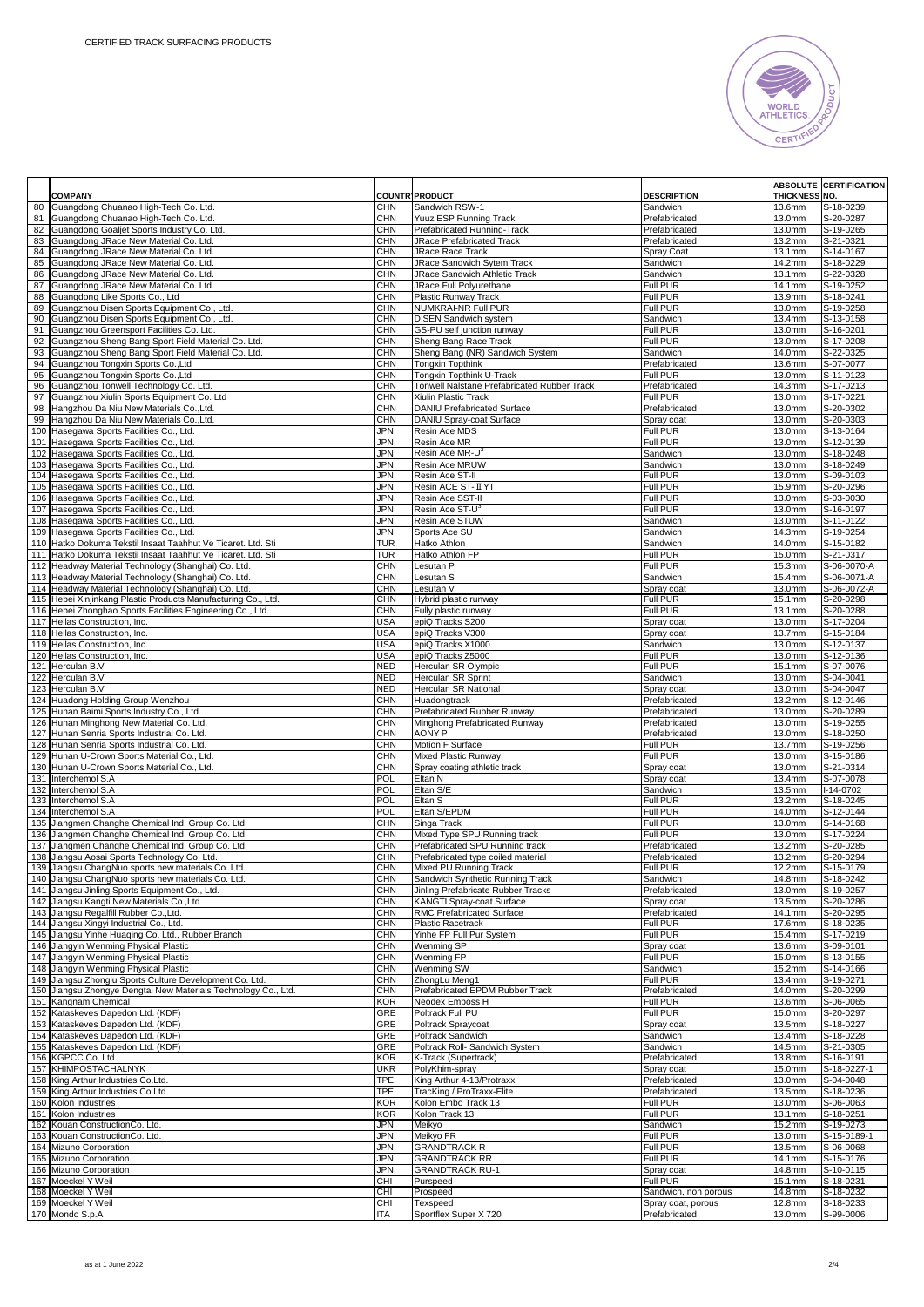

|            | <b>COMPANY</b>                                                                                       |                          | <b>COUNTR' PRODUCT</b>                            | <b>DESCRIPTION</b>                         | THICKNESS NO.        | <b>ABSOLUTE CERTIFICATION</b> |
|------------|------------------------------------------------------------------------------------------------------|--------------------------|---------------------------------------------------|--------------------------------------------|----------------------|-------------------------------|
|            | 171 Mondo S.p.A                                                                                      | <b>ITA</b>               | Mondotrack WS                                     | Prefabricated                              | 13.0mm               | S-08-0082                     |
|            | 172 Mondo S.p.A                                                                                      | ITA                      | Mondotrack WS-TY                                  | Prefabricated                              | 13.5mm               | S-17-0226                     |
| 173        | Nanjing Feeling Rubber & Plastic Produces Co., Ltd                                                   | <b>CHN</b>               | Feeling Running Track                             | Prefabricated                              | 13.1mm               | S-20-0283                     |
|            | 174 Nanjing Ward Sports Facilities Engineering Co., Ltd.                                             | <b>CHN</b>               | Ward PU Running Track                             | Full PUR                                   | 14.8mm               | S-21-0312                     |
| 175        | Nantong Hongfei Rubber Products Co. Ltd                                                              | CHN                      | Hongfei Sandwich                                  | Sandwich                                   | 14.4mm               | S-17-0212                     |
| 176<br>177 | Nan Ya Plastic Corporation<br>Nihon Field System Co. Ltd.                                            | TPE<br>JPN               | Urecoat<br>All Weather Emboss S-NS                | Full PUR<br>Full PUR                       | 13.5mm<br>14.4mm     | S-17-0209<br>S-13-0156        |
| 178        | Nihon Field System Co. Ltd.                                                                          | JPN                      | All Weather S Emboss NR                           | Full PUR                                   | $\overline{13.3}$ mm | S-14-0165                     |
| 179        | Nippon Taiiku Shisetsu                                                                               | JPN                      | Leotan α Emboss                                   | Full PUR                                   | 13.0mm               | S-99-0004                     |
| 180        | Nippon Taiiku Shisetsu                                                                               | JPN                      | Leotan α Emboss SF                                | Full PUR                                   | 13.0mm               | S-15-0189                     |
|            | 181 Nippon Taiiku Shisetsu                                                                           | JPN                      | Leotan α Emboss SF Stipple                        | Full PUR                                   | 13.0mm               | S-20-0301                     |
| 182        | Nippon Taiiku Shisetsu                                                                               | JPN                      | Leotan a Emboss R type                            | Sandwich                                   | 12.5mm               | S-09-0099                     |
|            | 183 Nippon Taiiku Shisetsu                                                                           | JPN                      | Leotan a Emboss RU                                | Sandwich                                   | 14.8mm               | S-12-0149                     |
| 184        | Nissho Sports Industry Company Ltd.                                                                  | JPN                      | <b>RUNRUBBERD</b>                                 | Full PUR                                   | 13.0mm               | S-14-0170                     |
| 185        | <b>NOVOL</b>                                                                                         | POL                      | NOVOFLOOR NT                                      | Spray coat                                 | 13.0mm               | S-11-0120                     |
| 186        | <b>NOVOL</b>                                                                                         | <b>POL</b>               | NOVOFLOOR WS                                      | Sandwich, non porous                       | 14.5mm               | S-15-0180                     |
| 187<br>188 | <b>NOVOL</b><br><b>NS Industry</b>                                                                   | POL<br><b>KOR</b>        | NOVOFLOOR WS II<br><b>NS9 Track</b>               | Sandwich, non porous<br>Prefabricated      | 13.0mm<br>13.0mm     | S-15-0180-1<br>S-11-0135      |
| 189        | Numkrai Universal Group Co., Ltd.                                                                    | THA                      | NUMKRAI-NR Sandwich system                        | Sandwich                                   | 13.4mm               | S-13-0158-A                   |
|            | 190 OKU En-Tout-Cas                                                                                  | JPN                      | Top Ace CB                                        | Sandwich                                   | 13.0mm               | S-08-0091                     |
|            | 191 OKU En-Tout-Cas                                                                                  | <b>JPN</b>               | Top Ace CB-A                                      | Sandwich, non porous                       | 13.0mm               | S-21-0322                     |
| 192        | OKU En-Tout-Cas                                                                                      | JPN                      | Top Ace CB-U                                      | Sandwich                                   | 13.0mm               | S-13-0161                     |
| 193        | OKU En-Tout-Cas                                                                                      | JPN                      | Top Ace CB-UA                                     | Sandwich, non porous                       | 13.0mm               | S-21-0323                     |
|            | 194 OKU En-Tout-Cas                                                                                  | JPN                      | Top Ace CL                                        | <b>Full PUR</b>                            | 13.0mm               | S-99-0005                     |
|            | 195 OKU En-Tout-Cas                                                                                  | JPN                      | Top Ace CL-A                                      | Full PUR                                   | 13.0mm               | S-10-0109                     |
|            | 196 OKU En-Tout-Cas<br>197 OKU En-Tout-Cas                                                           | JPN<br>JPN               | Top Ace CL-b<br>Top Ace CLe                       | Full PUR<br>Full PUR                       | 13.0mm<br>13.0mm     | S-16-0199<br>S-22-0333        |
|            | 198 OLYMPIA Inc.                                                                                     | <b>KOR</b>               | Super Elas Olympia                                | Full PUR                                   | 13.6mm               | $\overline{S}$ -18-0234       |
| 199        | Olympic Rubber Industry Co. Ltd.                                                                     | THA                      | Sheng-Bang-Olympic Rubber (NR)                    | Sandwich                                   | 14.0mm               | S-22-0325-1                   |
|            | 200 Pehlivan Kimya insaat Sanayi Ve Ticaret A.S                                                      | TUR                      | Kenncoat Sandwich System                          | Sandwich                                   | 13.9mm               | S-21-0304                     |
|            | 201 Plubber Co. Ltd.                                                                                 | <b>KOR</b>               | <b>Ultrex Track</b>                               | Prefabricated                              | 13.2mm               | S-12-0151                     |
|            | 202 Polimeros Especiales y Trabajos de Restauracion Arquitectonica SA de CV                          | <b>MEX</b>               | Deportan S Structural Spray System                | Spray coat                                 | 13.0mm               | S-08-0094                     |
| 203        | Polimeros Especiales y Trabajos de Restauracion Arquitectonica SA de CV                              | <b>MEX</b>               | Deportan Sandwich System DSS                      | Sandwich                                   | 15.0mm               | S-15-0187                     |
|            | 204 Polin Kimya Sanayi Ticaret A.Ş<br>205 Politex Sportbeläge Productions GmbH                       | TUR                      | Polinflex SW Sandwich System                      | Sandwich                                   | 14.0mm               | S-21-0309                     |
| 206        | Politex Sportbeläge Productions GmbH                                                                 | GER<br>GER               | Sportan SPC<br>Sportan SWS                        | Spray coat, porous<br>Sandwich, non porous | 14.0mm<br>14.1mm     | S-22-0334<br>S-22-0335        |
| 207        | Polyone Co., Ltd.                                                                                    | <b>KOR</b>               | <b>STAR TRACK</b>                                 | Prefabricated                              | 14.3mm               | S-13-0160                     |
| 208        | Polytan GmbH                                                                                         | GER                      | <b>Rekortan PUR</b>                               | Full PUR                                   | 14.4mm               | $5 - 99 - 0008$               |
| 209        | Polytan GmbH                                                                                         | GER                      | Polytan PUR                                       | Full PUR                                   | 14.4mm               | S-99-0008-A                   |
|            | 210 Polytan GmbH                                                                                     | GER                      | <b>Tartan GOLD</b>                                | Sandwich                                   | 16.0mm               | S-12-0141                     |
|            | 211 Polytan GmbH                                                                                     | GER                      | Rekortan M                                        | Sandwich                                   | 13.2mm               | S-99-0009                     |
| 212        | Polytan GmbH                                                                                         | GER                      | Polytan M                                         | Sandwich                                   | 13.2mm               | S-99-0009-A                   |
| 213<br>214 | Polytan GmbH<br>Polytan GmbH                                                                         | GER<br>GER               | Spurtan WS/ Polytan WS                            | Spray coat                                 | 13.0mm               | S-00-0016                     |
|            | 215 Polytech International Ltd                                                                       | GBR                      | PolyPlay S<br>Polytrak, Full PUR                  | Sandwich<br>Full PUR                       | 16.0mm<br>13.7mm     | S-19-0275<br>S-03-0029        |
|            | 216 Polytech International Ltd                                                                       | <b>GBR</b>               | Polytrak, Sandwich System                         | Sandwich                                   | 14,2mm               | S-05-0060                     |
|            | 217 Polytech Liquid Polymers Ltd.                                                                    | GBR                      | Polytrak Spray Coat System                        | Spray coat                                 | 13.0mm               | S-04-0045                     |
|            | 218 Porplastic Sportbau von Cramm GmbH                                                               | GER                      | PORPLASTIC SW competition                         | Sandwich                                   | 14.2mm               | S-03-0035-A                   |
| 219        | Porplastic Sportbau von Cramm GmbH                                                                   | GER                      | PORPLASTIC SW Smart                               | Sandwich                                   | 14.0mm               | S-20-0293-A                   |
|            | 220 Porplastic Sportbau von Cramm GmbH                                                               | GER                      | PORPLASTIC SB Economic                            | Spray coat                                 | 12.2mm               | S-04-0039-A                   |
|            | 221 Porplastic Sportbau von Cramm GmbH                                                               | GER                      | PORPLASTIC M Olympic                              | Full PUR                                   | 13.7mm               | S-05-0052-A                   |
| 222<br>223 | Porplastic Sportbau von Cramm GmbH<br>Porplastic Sportbau von Cramm GmbH                             | GER<br>GER               | PORPLASTIC M Olympic<br>PORPLASTIC M Olympic Gold | Full PUR<br>Full PUR                       | 15.0mm<br>14.5mm     | S-05-0052-B<br>$S-15-0185-A$  |
| 224        | Porplastic Sportbau von Cramm GmbH                                                                   | GER                      | PORPLASTIC M Olympic Ultra                        | Full PUR                                   | 14.1mm               | S-21-0311-A                   |
|            | 225 Pro Form Sports LLC                                                                              | USA                      | G 2000                                            | Full PUR                                   | 15.0mm               | S-05-0056-1                   |
|            | 226 Reform Spor Sistemleri Ltd.                                                                      | TUR                      | <b>Refkim SW</b>                                  | Sandwich                                   | 13.0mm               | S-10-0114                     |
| 227        | Regumard OOO                                                                                         | <b>RUS</b>               | Regumond® RT                                      | Spray Coat                                 | 13.6mm               | S-18-0240                     |
| 228        | Regupol BSWGmbH                                                                                      | GER                      | Regupol elite PUR (Compact)                       | Full PUR                                   | 14.8mm               | S-99-0011                     |
| 229        | Regupol BSWGmbH                                                                                      | GER                      | Regupol champion AG                               | Sandwich                                   | 13.8mm               | S-99-0010                     |
|            | 230 Requpol BSWGmbH<br>231 Regupol BSWGmbH                                                           | GER<br><b>GER</b>        | Requpol champion AGI<br>Requpol Challenger PD     | Sandwich<br>Prefabricated/spray coat       | 14.5mm<br>13.4mm     | S-20-0281<br>S-08-0087        |
|            | 232 Rephouse                                                                                         | <b>MAS</b>               | Decoflex® SW14 Athletic Flooring                  | Sandwich                                   | 14.0mm               | S-04-0038                     |
|            | 233 Rephouse                                                                                         | <b>MAS</b>               | Decoflex T14 Athletic Track Flooring              | Spray coat                                 | 14.1mm               | S-03-0028                     |
|            | 234 Resipoly Chrysor                                                                                 | <b>FRA</b>               | Resithan PASC                                     | Sandwich                                   | 16.0mm               | S-10-0118                     |
|            | 235 Rosehill Polymers Group                                                                          | GBR                      | Rosehill TPV SCS-13                               | Spray coat                                 | 12.1mm               | S-19-0269                     |
|            | 236 Rosehill Polymers Group                                                                          | <b>GBR</b>               | Rosehill TPV SWS-13                               | Sandwich                                   | 12.6mm               | S-20-0276                     |
|            | 237 RubberSoul Ltd.                                                                                  | <b>RUS</b>               | Run Spray Roll                                    | Spray coat                                 | 14.0mm               | S-21-0319                     |
| 238<br>239 | Saltex Oy<br>SamHwa Paints Ind. Co., Ltd.                                                            | <b>FIN</b><br><b>KOR</b> | Novotan SP<br>Greencoat Emboss                    | Spray coat, porous<br>Full PUR             | 13.0mm<br>14.2mm     | S-22-0330<br>S-19-0268        |
|            | 240 Samsung Polymer Co. Ltd.                                                                         | <b>KOR</b>               | Elastra UT-13                                     | Full PUR                                   | 13.4mm               | S-14-0172                     |
|            | 241 Shandong Century Star Sports Equipments Co. Ltd                                                  | <b>CHN</b>               | Century Howjah Running-track                      | Spray coat                                 | 15.3mm               | S-20-0292                     |
| 242        | Shandong Century Union New Materials Technology Co., Ltd.                                            | <b>CHN</b>               | Plastic Runway                                    | Full PUR                                   | 14.3mm               | S-17-0220                     |
| 243        | Shandong INOV Polyurethane Co. Ltd.                                                                  | <b>CHN</b>               | Full PU Type Running Track                        | Full PUR                                   | 13.1mm               | S-18-0230                     |
| 244        | Shandong Taishan Sports Engineering Co., Ltd.                                                        | <b>CHN</b>               | NUMKRAI-NR Full PUR                               | Full PUR                                   | 13.0mm               | S-19-0258-B                   |
|            | 245 Shandong YM New Material Technology Co., Ltd.                                                    | <b>CHN</b>               | <b>GSS Plastic Running Track</b>                  | <b>Full PUR</b>                            | 13.0mm               | S-21-0320                     |
| 246        | Shanghai Huiyu Construction Engineering Co. Ltd.                                                     | <b>CHN</b>               | Lesutan P                                         | Full PUR                                   | 15.3mm               | S-06-0070-A                   |
| 247<br>248 | Shanghai Huiyu Construction Engineering Co. Ltd.<br>Shanghai Huiyu Construction Engineering Co. Ltd. | <b>CHN</b><br><b>CHN</b> | Lesutan S<br>Lesutan V                            | Sandwich<br>Spray coat                     | 15.4mm<br>13.0mm     | S-06-0071-A<br>S-06-0072-A    |
| 249        | Shanxi Tonghe Haitian New Materials Technology Co. Ltd                                               | <b>CHN</b>               | Mingjin Prefabricated Rubber Track                | Prefabricated                              | 13.5mm               | S-11-0121-A                   |
| 250        | Shenzhen Aoshunda Industrial Co. Ltd.                                                                | CHN                      | ASD System Track-666                              | Full PUR                                   | 13.9mm               | S-20-0279                     |
| 251        | Shenzhen Flyon Sports Equipment Co. Ltd.                                                             | <b>CHN</b>               | <b>NUMKRAI-NR Full PUR</b>                        | Full PUR                                   | 13.0mm               | S-19-0258-A                   |
| 252        | Sintetika-2                                                                                          | <b>RUS</b>               | Syntepol-S                                        | <b>Full PUR</b>                            | 13.7mm               | S-04-0053                     |
| 253        | Sport Group Holding GmbH                                                                             | <b>GER</b>               | Rekortan M99                                      | Full PUR                                   | 15.0mm               | S-99-0012                     |
| 254        | Sport Group Holding GmbH                                                                             | GER                      | Rekortan BS                                       | Spray coat                                 | 13.0 mm              | S-05-0049                     |
|            | 255 Sport Group Holding GmbH                                                                         | GER                      | Rekortan G-13 Fast track                          | Full PUR                                   | 13.0mm               | S-15-0177-A                   |
| 256        | Sport Group Holding GmbH<br>Sport Group Holding GmbH                                                 | GER                      | Rekortan G-13 Traditional<br><b>Rekortan PUR</b>  | Full PUR<br>Full PUR                       | 13.0mm<br>14.4mm     | S-17-0217<br>S-99-0008-C      |
| 257<br>258 | Sport Group Holding GmbH                                                                             | GER<br>GER               | Polytan PUR                                       | Full PUR                                   | 14.4mm               | S-99-0008-B                   |
| 259        | Sport Group Holding GmbH                                                                             | GER                      | Rekortan PUR E                                    | Full PUR                                   | 15.2mm               | S-20-0300                     |
|            | 260 Sport Group Holding GmbH                                                                         | GER                      | Rekortan PUR Indoor                               | Full PUR                                   | 15.2mm               | S-20-0300-A                   |
|            | 261 Sport Group Holding GmbH                                                                         | GER                      | <b>Tartan GOLD</b>                                | Sandwich                                   | 16.0mm               | S-12-0141-A                   |